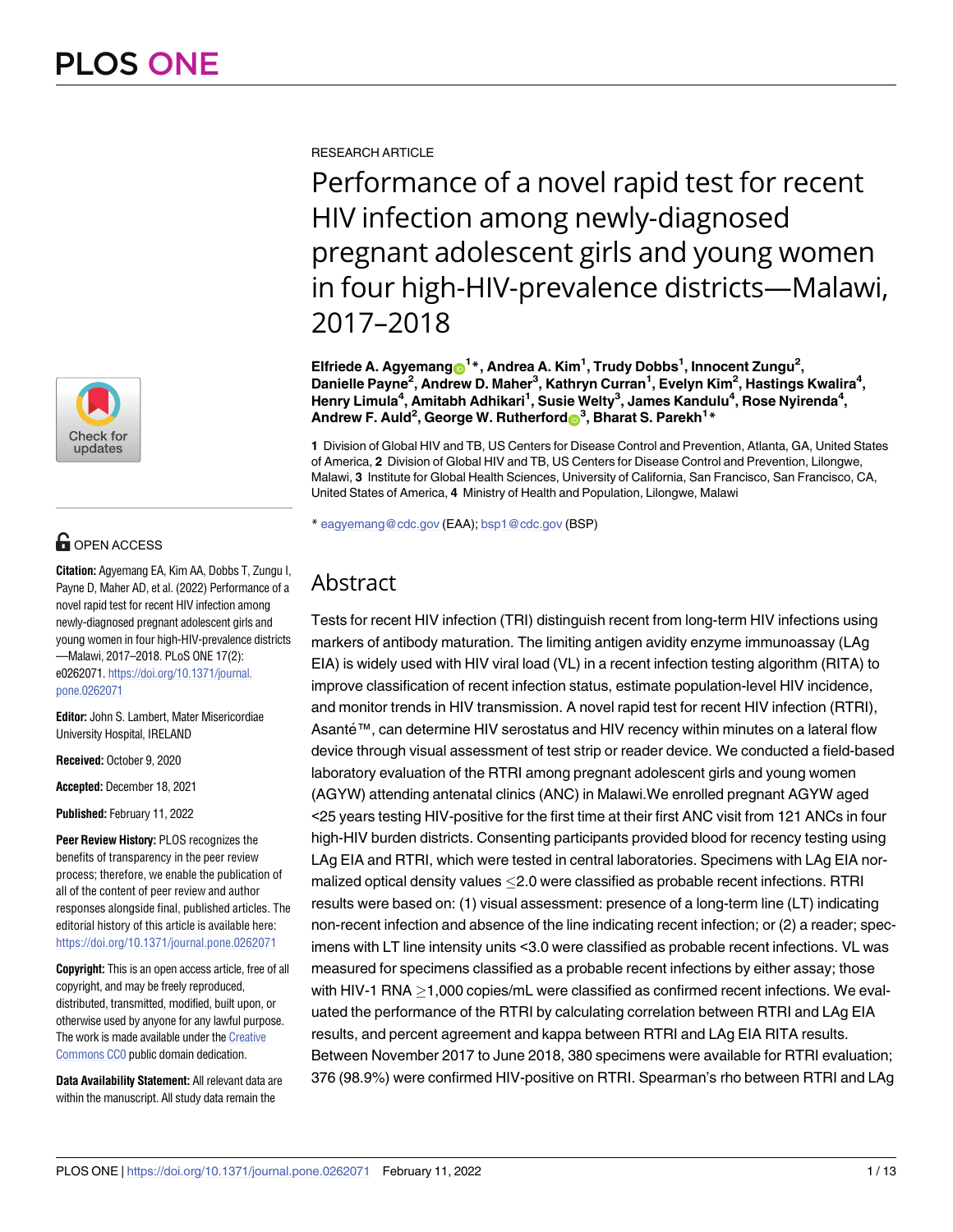<span id="page-1-0"></span>property of Malawi Ministry of Health and can be requested by contacting the HTS Team at the Malawi Department of HIV and AIDS (mailto: [hts@hivmw.org](mailto:hts@hivmw.org)).

**Funding:** This study was supported by the President's Emergency Plan for AIDS Relief (PEPFAR) through the Centers for Disease Control and Prevention (CDC) under the terms of cooperative agreement U2GGH000977. The findings and conclusions in this report are those of the authors and do not necessarily represent the official position of the funding agencies.

**Competing interests:** The authors have read the journal's policy and have the following competing interests to declare: As an inventor of LAg EIA and rapid test for recent infection, BSP receives a portion of royalties from the sale of these tests as per policy of the United States government. There are no patents, products in development or marketed products associated with this research to declare. However, the product (Asante Rapid Recency Assay kit) was developed and commercialized under a licensing agreement with the CDC. This does not alter our adherence to PLOS ONE policies on sharing data and materials.

EIA was 0.72 indicating strong correlation. Percent agreement and kappa between RTRIand LAg EIA-based RITAs were >90% and >0.65 respectively indicating substantial agreement between the RITAs.This was the first field evaluation of an RTRI in sub-Saharan Africa, which demonstrated good performance of the assay and feasibility of integrating RTRI into routine HIV testing services for real-time surveillance of recent HIV infection.

## **Introduction**

In an effort to accelerate the global AIDS response to end the HIV epidemic, the Joint United Nations Programme on HIV/AIDS (UNAIDS) set an ambitious target in 2014 for 90% of people living with HIV (PLHIV) to know their HIV status, 90% of those PLHIV diagnosed to be on treatment, and 90% of those on treatment to have viral suppression ("90-90-90" target) by 2020 [[1](#page-10-0)]. In addition, a fast-track goal of reducing the levels of new HIV infections among adults in 2010 by 75% to 500,000 annually by 2020 was also set [[2\]](#page-10-0). With this mandate, countries demonstrated a strong will and commitment to end the epidemic by rapidly adopting and scaling up new strategies in their HIV policies and programming [\[3–](#page-10-0)[5\]](#page-11-0). In 2018, an estimated 37.9 million people in the world were living with HIV, of whom 23 million people were on antiretroviral therapy (ART), an increase from 7.7 million in 2010; and 770,000 people died from AIDS-related illnesses, a decline by 33% since 2010. New HIV infections had been reduced by 40% since their peak in 1997 and by 16% since 2010 to 1.7 million in 2018 [\[6,7\]](#page-11-0). Despite these significant advances toward the 90-90-90 targets, there remain gaps that call for innovative approaches in order to end the epidemic. For example, the reduction in the annual number of new HIV infections is occurring at a slower pace than what is needed to reach the goal of less than 50,000 new infections per year by 2020 [[8](#page-11-0)], and there is a possibility of epidemic rebound with the current rate of population growth without novel global HIV response strategies [[9](#page-11-0)]. Monitoring and understanding the epidemiology and distribution of new and recent HIV infections can inform effective HIV prevention programs [[10](#page-11-0)].

Antibody-based tests for recent infection (TRI), which are based on the ability to measure biomarkers detected in the early phase of HIV infection, can distinguish recent (i.e., seroconversion within the past 6–12 months) from non-recent infection and have been used to evaluate the impact of large-scale HIV prevention interventions and to estimate population-level HIV incidence for the past two decades  $[11-13]$ . TRIs are designed to be performed in laboratories and results are often used in a recent infection testing algorithm (RITA) that includes supplemental information on viral load (VL), ART use, and other clinical information such as CD4 cell count, and presence of AIDS-defining illness to confirm recency status [[14](#page-11-0),[15](#page-11-0)]. It is well known that recent infection assays occasionally misclassify individuals with long-term infections who are on ART or elite controller with suppressed VL (*<*1000 copies/mL). This misclassification occurs because antibody decays when viral load is suppressed. Therefore including viral load criteria to the RITA improves accuracy of recent infection detection [[16](#page-11-0)]. RITA has been integrated into routine HIV testing services (HTS) and as part of HIV surveillance in England and other European countries [[17](#page-11-0)]. In one study surveying 42 HIV specialists from 32 HIV centers on the role of RITA in clinical practice and contact tracing, 83% reported that RITA was a standard of care at their clinics and 90% endorsed the usefulness of recency results to assist with contact tracing [[18](#page-11-0)]. The limiting antigen avidity enzyme immunoassay (LAg EIA) is the most commonly used TRI globally because it provides the most accurate classification of recency status compared with other TRIs [[15,19\]](#page-11-0), and has been used in a RITA to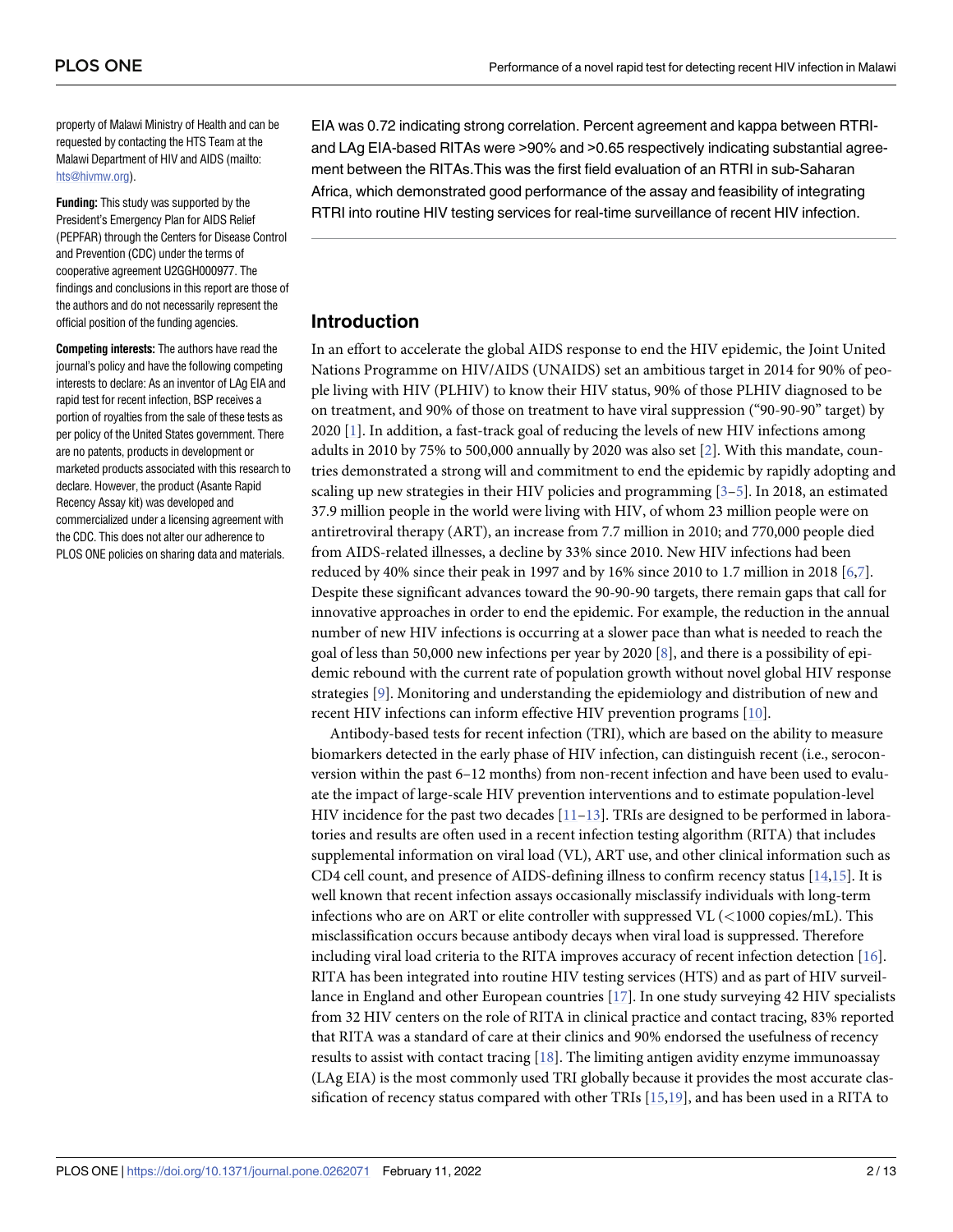<span id="page-2-0"></span>assess the impact of community-based HIV prevention interventions on population-level HIV incidence and to monitor trends in national HIV incidence, which have provided vital information to inform HIV program planning [\[20\]](#page-11-0). In addition, a LAg EIA-based RITA has been piloted in facilities providing HIV-related services to assess the feasibility and value of different recent HIV testing approaches in routine HIV programs [[20](#page-11-0)].

Despite the established role that laboratory-based TRIs and RITAs have played in informing prevention efforts and monitoring public health impact through integration in surveillance and their potential role in direct HIV service delivery, they are not easy to incorporate into routine operations due to the intensive resources required to conduct the test and long turnaround time for returning results to the referring testing facility or site. Rapid tests for recent infection (RTRIs) are novel lateral flow devices that work on the same principle as rapid HIV tests and the LAg EIA and can simultaneously diagnose HIV and differentiate between recent and non-recent HIV infection [\[21\]](#page-11-0). The performance of one RTRI, Asanté<sup>™</sup> HIV-1 Rapid Recency™ assay (Sedia Biosciences, Portland, OR, USA) (hereafter referred to as the Asanté assay), has been evaluated in a controlled laboratory setting in the United States using wellcharacterized panels of cross-sectional specimens with known HIV serological status and recent infection status based on the LAg EIA [[22](#page-11-0),[23](#page-11-0)]. The Asanté assay, whose results are available in less than 30 minutes, could provide further public health benefit when incorporated into routine HTS with both a programmatic and surveillance use case, for real-time identification of recent infection to facillitate rapid public health investigation and response [\[24\]](#page-11-0). The Central America Region was the first region globally, and Malawi was the first country in Africa, to pilot the use of the Asanté assay in routine clinical settings for real-time identification of transmission hot spots and targeting responses to break the chain of transmission [\[25\]](#page-11-0).

Malawi, a county in southern Africa with high HIV prevalence, has made significant progress towards achieving the UNAIDS 90-90-90 targets. The 2015–2016 Malawi Populationbased HIV Impact Assessment (MPHIA) showed that 72.7% of adult PLHIV aged 15–64 were aware of their diagnosis, 89.6% of those with known HIV diagnosis were on ART, and 91.2% of those on ART were virally suppressed [\[26\]](#page-11-0). The annual incidence of HIV infection among adults was 0.37 per 100 person-years in 2015 and 2016, which corresponded to approximately 30,000 new HIV infections among adults per year in Malawi [[26](#page-11-0)]. MPHIA results highlighted the continuing challenges in HIV diagnosis and ongoing HIV transmissions, and the critical need for innovative approaches to close the gap in HIV diagnosis and reduce transmission.

Successful implementation of RTRI in routine HTS will require strong laboratory systems to support quality control and training. However, there are limited data on the performance of RTRI when conducted by laboratory technicians in sub-Saharan Africa where HIV burden is high and laboratory infrastructure is weak. We sought to evaluate the performance of the Asanté assay in two Malawian central laboratories among adolescent girls and young women (AGYW) seeking public-sector antenatal care (ANC) services in Malawi. The study focused on this population because they were likely to be at high risk for HIV incidence compared to the general population and would reliably seek care in the peripartum period. This study was the first step to better understand performance of the test in the field and assess the training needs as countries plan to roll out recency test at the testing sites for real-time surveillance of new infections.

### **Methods**

#### **Study design**

The Malawi Recency Study was a cross-sectional study that was implemented in public health facilities in four high-HIV burden districts in Malawi, namely, Lilongwe, Blantyre, Machinga,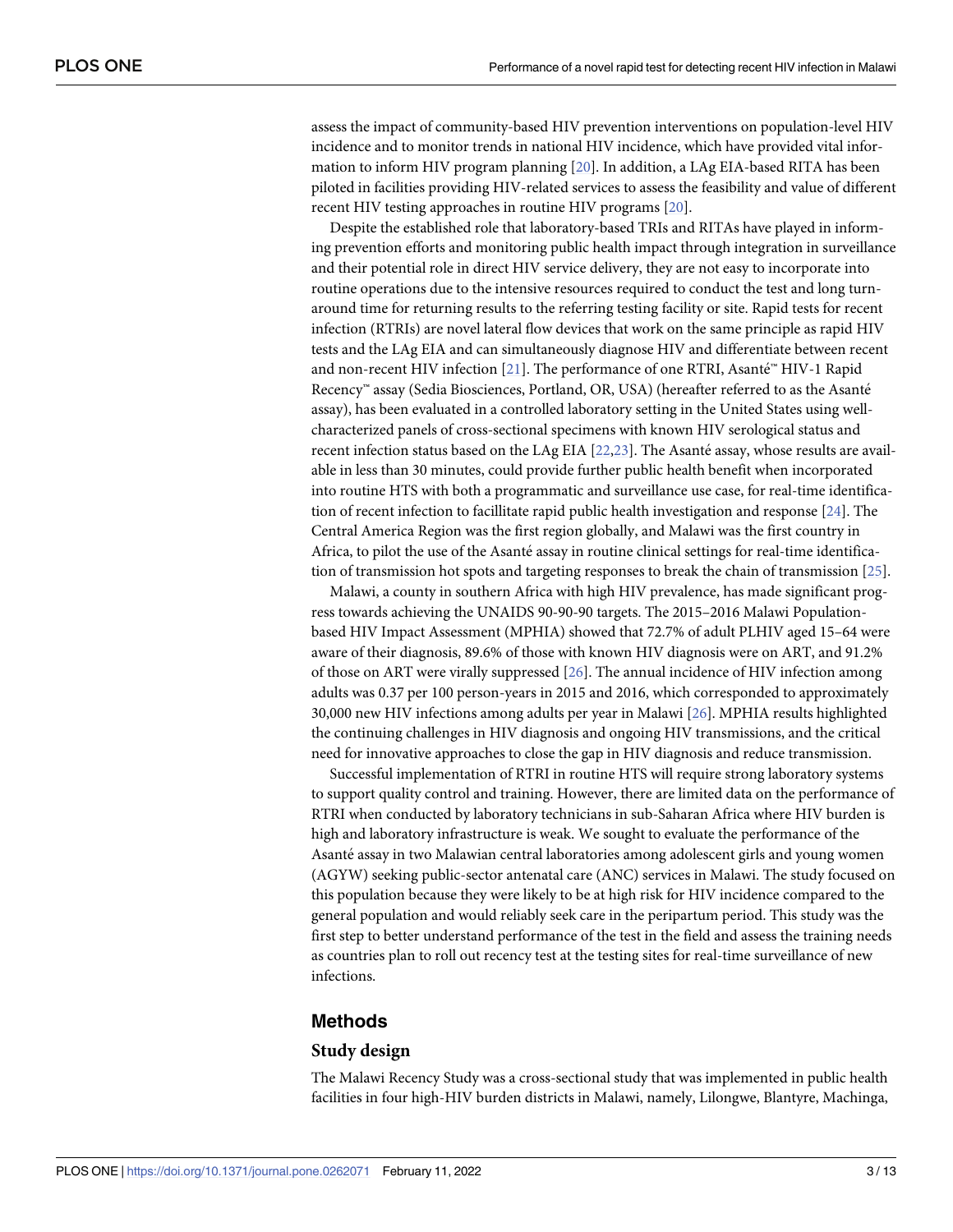<span id="page-3-0"></span>and Zomba (HIV prevalence ranging from 11.5% to 17.7%) from November 2017 through June 2018 [\[26\]](#page-11-0). The overall aim of the study was to establish a surveillance system to detect and characterize recent HIV infections among AGYW receiving ANC in the four districts. Pregnant AGYW aged 15 to 24 years who were newly diagnosed with HIV at their first ANC visit for that pregnancy were consecutively enrolled into the survey after providing informed consent. All informed consent was conducted in either the local language (Chichewa) or English. AGYW were diagnosed with HIV by the Alere Determine™ HIV-1/2 (Abbott, Abbott Park, IL, USA) and Uni-Gold™ HIV (Trinity Biotech, Wicklow, Ireland) rapid tests using Malawi's routine national HIV testing algorithm [\[27\]](#page-11-0). Venous blood specimens were collected from consenting HIV-positive AGYW and transported daily to a satellite laboratory in each district, namely Machinga District Hospital, Queen Elizabeth Central Hospital, Kamuzu Central Hospital, and Zomba Central Hospital, for centrifugation into plasma. Plasma samples were aliquoted and stored in -20 degrees Celsius until there were transported once weekly to two central laboratories for testing for recent infection and VL [\[28\]](#page-12-0).

#### **Target sample size**

The number of eligible AGYW expected to participate in the overall study in the four districts was based on routine ANC and prevention of mother-to-child transmission of HIV (PMTCT) program data collected from April to June 2016 (3 months) and adjusted to the six-month study period. We expected a similar scale of HIV positivity among AGYW, with about 400 HIV-positives, during implementation of the Malawi Recency Study.

#### **Laboratory methods**

Testing for recent HIV infection was conducted in the Kamuzu Central Hospital and the Zomba Central Hospital laboratories located in Lilongwe and Zomba districts, respectively. Master trainers from the International Laboratory Branch, Division of Global HIV and TB, Center for Global Health, of the United States Centers for Disease Control and Prevention (CDC) trained laboratory technicians on use of the RTRI and LAg EIA. Plasma was prepared from all viable venous specimens and tested with the LAg EIA (HIV-1 LAg-Avidity EIA, SEDIA Biosciences Corporation, Portland, OR, USA), using previously described methods [\[29\]](#page-12-0). Specimens with normalized optical density (ODn) value  $\leq$  2.0 were classified as testing recent on the LAg EIA, otherwise they were classified as testing non-recent. The LAg EIA ODn cutoff of 2.0 corresponded to a mean duration of recent infection of 177–183 days [\[23](#page-11-0)[,30\]](#page-12-0). The LAg-Avidity EIA runs include multiple controls and calibrator on each plate to validate the assay. In addition, all the laboratory data was reviewed by International Laboratory Branch, CDC-Atlanta.

The same plasma specimens that were tested with the LAg EIA were tested with the Asanté assay, which is based on the same principle as the LAg EIA [\[21\]](#page-11-0). QA measures included hands-on training of all testers and periodic testing of QC specimens. The Asanté assay is a lateral flow device with three lines, a control (C) line, a diagnostic verification (V) line and a long-term (LT) line, to distinguish recent from long-term infection [[22](#page-11-0)] and can be read qualitatively by visual inspection of the test strip or quantitatively using a reader and measured in line intensity units [[23](#page-11-0)]. The reader is a portable, hand-held, battery-powered device that can provide quantitative results in 20 minutes [[31](#page-12-0)]. Presence of only the C line indicated the client was Asanté-assay seronegative, while presence of C and V lines indicated probable recent infection (mean duration $\sim$  6 months). The presence of all three lines indicated diagnosis of long-term HIV infection ( $\geq$ 6 months). On quantitative read, V line intensity units  $\geq$ 2.8 indicated that specimen was Asanté assay HIV-positive; otherwise they were Asanté assay HIV-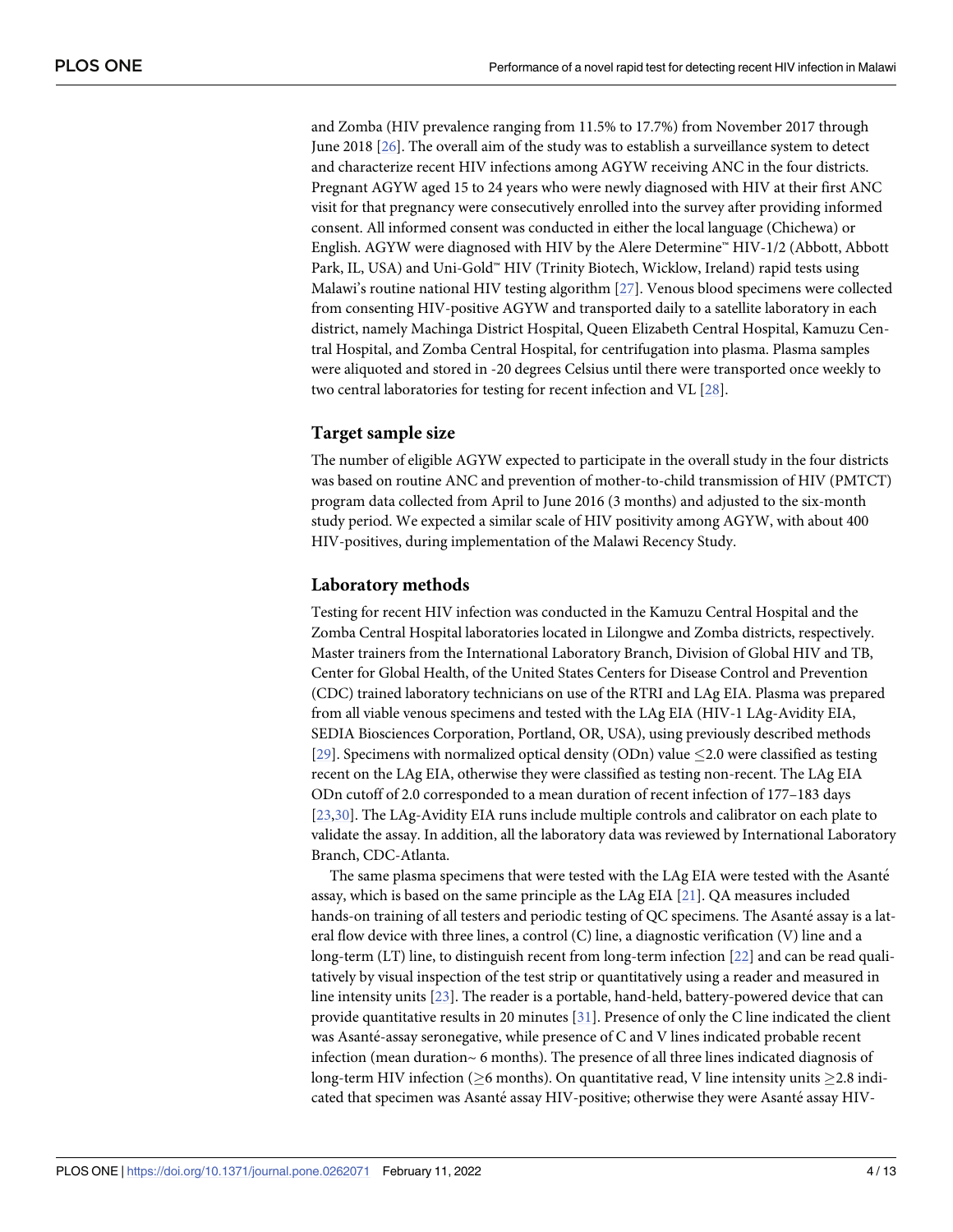negative. If the LT line had *<*3.0 line intensity units, then the specimen was a probable recent infection by the Asanté assay; otherwise they were Asanté assay long-term. If the C line was absent on visual interpretation of the Asante´ assay or the reader had line intensity units *<*2.8 for C line, the test was considered invalid, and the specimen was excluded [[23](#page-11-0)]. For the purposes of this analysis, specimens that were recent by either assay were classified as probable recent infections. HIV VL was measured for all specimens with probable recent infection by quantifying HIV-1 RNA using the, Roche Cobas Ampliprep/Cobas Taqman (Roche Diagnostics USA, Indianapolis, IN, USA).

#### **Case definition for a recent and long-term HIV infection**

We defined a case of recent HIV infection as a person who did not self-report current or previous ART, from whom a specimen was classified as a probable recent infection, and who was found to not be virally suppressed (defined as HIV-1 RNA  $>$ 1000 copies/ml). A long-term HIV infection was defined as a person from whom specimen collected 1) tested long-term on either assay or 2) classified as a probable recent infection but was subsequently found to be virally suppressed (HIV-1 RNA *<*1000 copies/ml). VL is included in these case definitions to improve the accuracy of recent infection detection. A case with recent HIV infection implied that the infection was acquired within approximately 12 months of blood specimen collection, whereas a case with long-term HIV infection implied the infection was acquired 12 months or longer prior to blood specimen collection.

## **Ethical review**

The study protocol and all data collection tools were approved by the National Health Sciences Research Committee of Malawi, and the Institutional Review Boards at the CDC and the Committee for Human Research at the University of California, San Francisco.

#### **Data analysis**

First, we calculated the sensitivity of the Asanté assay, by both visual inspection and reader, in verifying HIV seropositivity among specimens that had been determined to be HIV-positive using the Malawi rapid HIV testing algorithm. Second, we evaluated the performance of the Asanté assay reader for recent HIV infection detection by comparing it with the LAg EIA. We determined the overall correlation between the LAg EIA ODn and the Asanté assay reader results by calculating the Spearman's rho overall and stratified by laboratory (hereafter identified as laboratory A and laboratory B). Specimens collected and initially tested in laboratory A were retested in laboratory B; however, two participants' specimens did not have sufficient volume remaining and were therefore excluded from retesting. Third, we assessed the agreement between RITA using LAg EIA and RITA using Asanté assay (visual inspection and reader) in confirming recent HIV infections. We categorized specimens into confirmed recent and longterm HIV infection based on the RITA and calculated the agreement between the LAg EIAbased RITA and Asanté-based RITA. We computed the percent agreement and kappa statistics, and their associated 95% confidence intervals (95% CI). Participants without sufficient amount of specimen to complete the entire RITA were excluded from the final analysis. All statistical analyses were done using Stata 14.1 (Stata Corporation, College Station, TX, USA). Because there is no gold standard assay for recent infection, we did not calculate sensitivity, specificity, and positive and negative predictive values.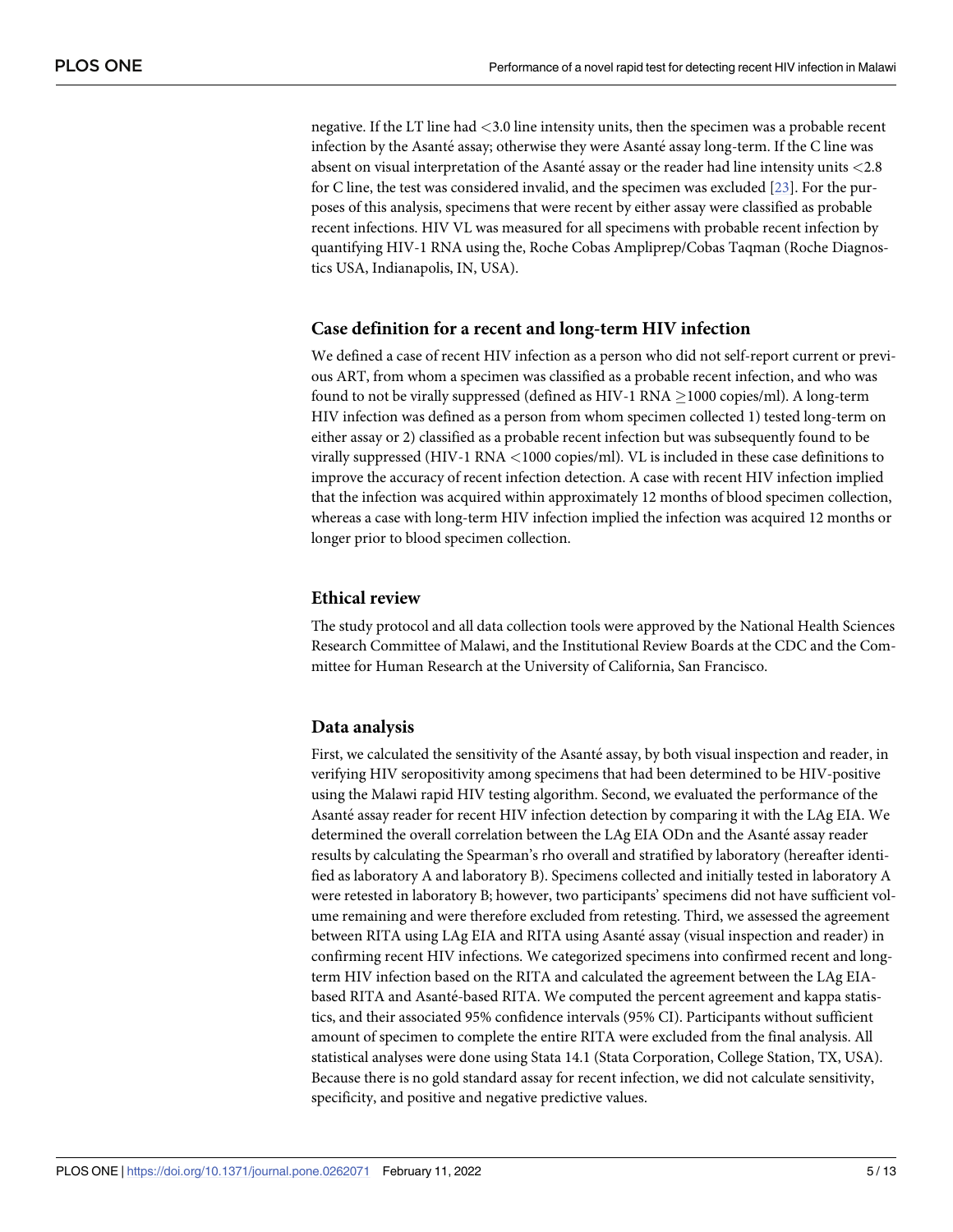# <span id="page-5-0"></span>**Results**

### **Evaluation of RTRI HIV diagnosis verification among confirmed HIVseropositive specimens using the national HIV testing algorithm**

Overall, 380 plasma specimens from persons diagnosed with HIV using the routine Malawi testing algorithm were tested with Asanté assay. Of those 380 specimens, 377 were HIV positive (had both the C and V lines present) on visual interpretation and 376 specimens were HIV positive using the reader (had a V line intensity units of  $\geq$  2.8). Compared to the national HIV testing algorithm, the Asanté assay has a sensitivity of  $99.2\%$  (377/380) using visual interpretation and 98.9% (376/380) using the reader.

#### **Performance of RTRI versus LAg EIA for recent HIV infection detection**

Specimens from 376 participants were tested with both the LAg EIA and the Asanté assay reader originally in two separate laboratories. The overall Spearman's rho between the two assays was 0.657 ( $N = 376$ ), suggesting a moderate correlation (Fig 1). In a subset analysis stratified by laboratories A and B, the Spearman's rho between the LAg EIA ODn and the Asanté assay long-term line intensity units for specimens tested in laboratory A was 0.560 ( $n = 133$ ), and the Spearman's rho for specimens tested in laboratory B was  $0.747$  (n = 243) [\(Fig](#page-6-0) 2), suggesting moderate and strong correlations, respectively.

Specimens from 131 participants originally tested for recent HIV infection by both the LAg EIA and the Asanté assay in laboratory A were retested in laboratory B. [Fig](#page-6-0)  $3$  shows the scatterplot comparing LAg EIA ODn values and the LT line intensity units of the Asanté assay reader for overall 374 specimens (includes 131 retested samples) tested in laboratory B. The Spearman's rho between the two variables was 0.715, suggesting a strong correlation between the two assays [[32](#page-12-0),[33\]](#page-12-0). The Spearman's rho between the two variables for the retested samples alone improved to 0.69 (n = 131), suggesting a moderate correlation  $[32,33]$ .



Fig 1. Correlation between the recency component of Asanté (reader) and LAg EIA (using original data from the **testing in the two separate laboratories).**

<https://doi.org/10.1371/journal.pone.0262071.g001>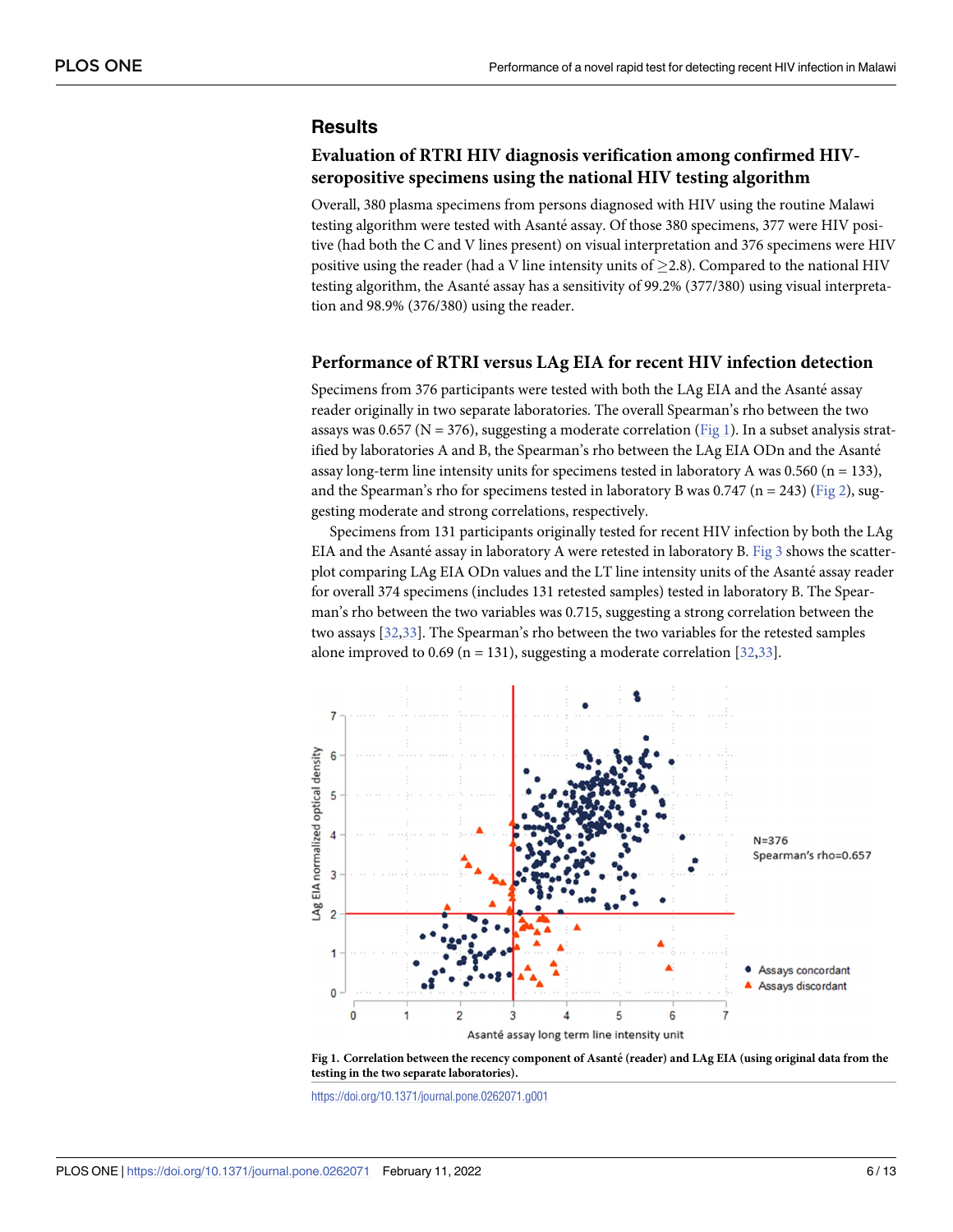<span id="page-6-0"></span>

\*There was not enough specimen available from two participants for retesting



<https://doi.org/10.1371/journal.pone.0262071.g002>

#### **Performance of RITA using Asante´ assay versus RITA using LAg EIA**

All enrolled participants self-reported new HIV diagnosis and presumably had no prior ART use. As outlined in [Fig](#page-7-0) 4, LAg EIA was applied to 380 specimens, of which 75 (19.7%) tested recent and were classified as probable recent infection. Eighteen (24.0%) of these specimens had suppressed VL and were reclassified as long-term infections; 4 specimens that tested recent on LAg EIA did not have VL test completed. Using the Asanté assay on 376 specimens, 66 (17.6%) tested recent on the Asanté based on quantitative results from the reader and were classified as probable recent infection. Of these 18 (27.3%) had suppressed VL and were





<https://doi.org/10.1371/journal.pone.0262071.g003>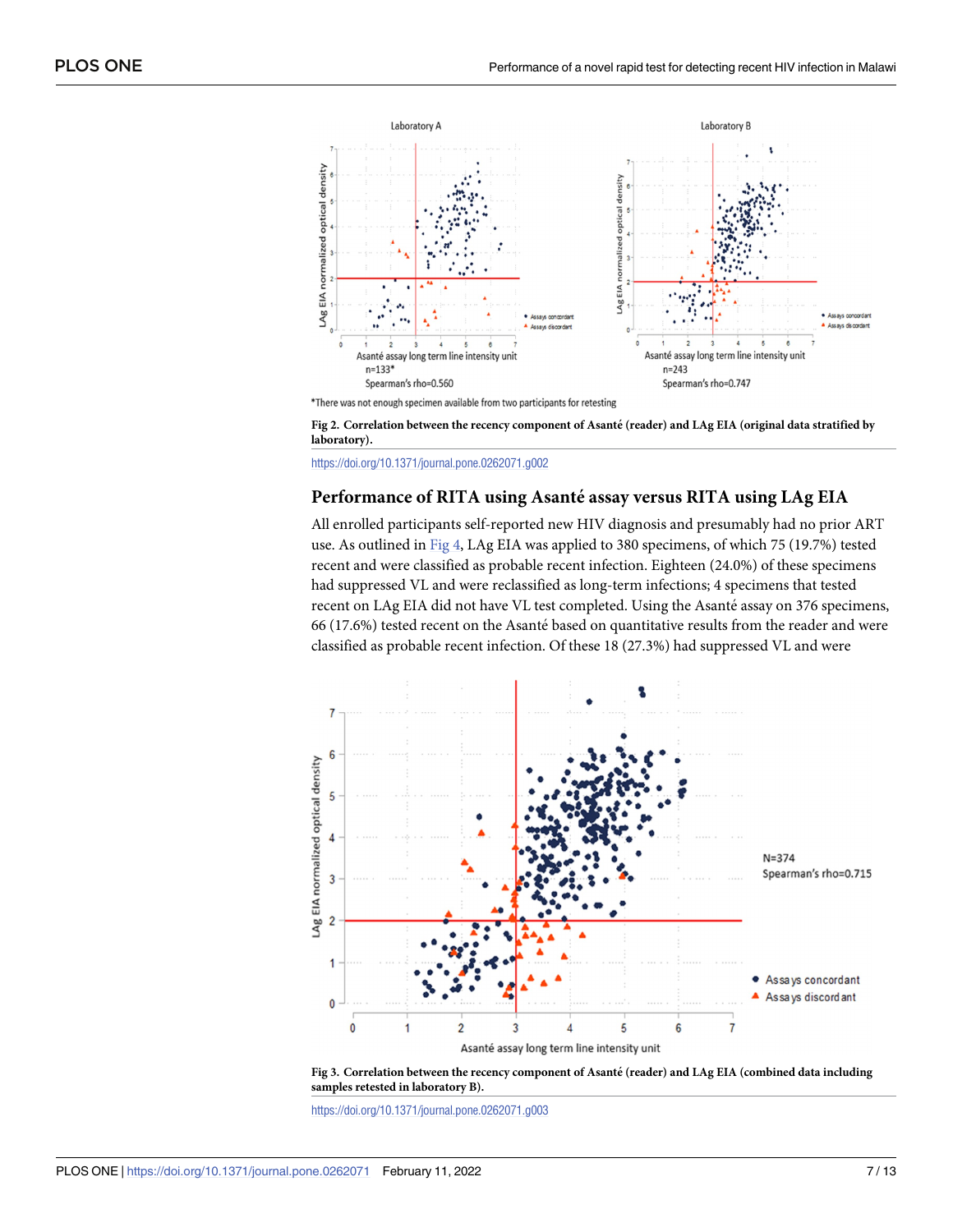<span id="page-7-0"></span>

**[Fig](#page-6-0) 4. RITA using LAg EIA versus RITA using Asante´ assay.**

<https://doi.org/10.1371/journal.pone.0262071.g004>

reclassified as long-term infections; 3 specimens that tested probable recent did not have VL test completed. Based on visual interpretation of the Asanté assay on 377 specimens, 63 (16.7%) tested recent on the Asanté and classified as probable recent infection; of these 19 (30.1%) had suppressed VL and were reclassified as long-term infections, 3 specimens that tested probable recent did not have VL test completed.

There were 372 specimens that were used to evaluate RITA performance based on quantitative results of the Asanté assay reader and the LAg EIA (Table 1). Of the 45 specimens that classified as confirmed recent infection on the Asante´-based RITA (based on quantitative results from the reader), 37 (82.2%) specimens were similarly classified as confirmed recent infection using LAg EIA-based RITA. Three hundred eleven (95.4%) of the 327 specimens classified as long-term infections on the Asanté-based RITA (based on the reader's quantitative results) were similarly classified as long-term infections on the LAg EIA-based RITA. The percent agreement was 93.6% (95% CI 90.6%-95.9%) with a Kappa statistic of 0.718 (95% CI 0.226-0.807) indicating substantial agreement between the Asanté-based RITA based on quantitative results from the reader and LAg EIA-based RITA [[34](#page-12-0)].

Three hundred seventy-three specimens were used to evaluate RITA performance using the Asanté visual assessment and the LAg EIA ([Table](#page-8-0) 2). Of the 41 specimens that had confirmed recent infection on the Asanté-based RITA (based on visual assessment), 33 (80.5%) had

|                         | Recent Infection Testing Algorithm (RITA) using the Asanté reader |                                                          |       |  |
|-------------------------|-------------------------------------------------------------------|----------------------------------------------------------|-------|--|
| RITA using LAg EIA      | Recent                                                            | Long-term                                                | Total |  |
| Recent                  | 37                                                                | 16                                                       | 53    |  |
| Long-term               |                                                                   | 311                                                      | 319   |  |
| Total                   | 45                                                                | 327                                                      | 372   |  |
| Percent agreement Kappa |                                                                   | 93.6% (95% CI 90.6%-95.9%)<br>0.718 (95% CI 0.226-0.807) |       |  |

**Table 1. Concordance of recent infection testing algorithm results using the LAg EIA and Asante´ reader.**

<https://doi.org/10.1371/journal.pone.0262071.t001>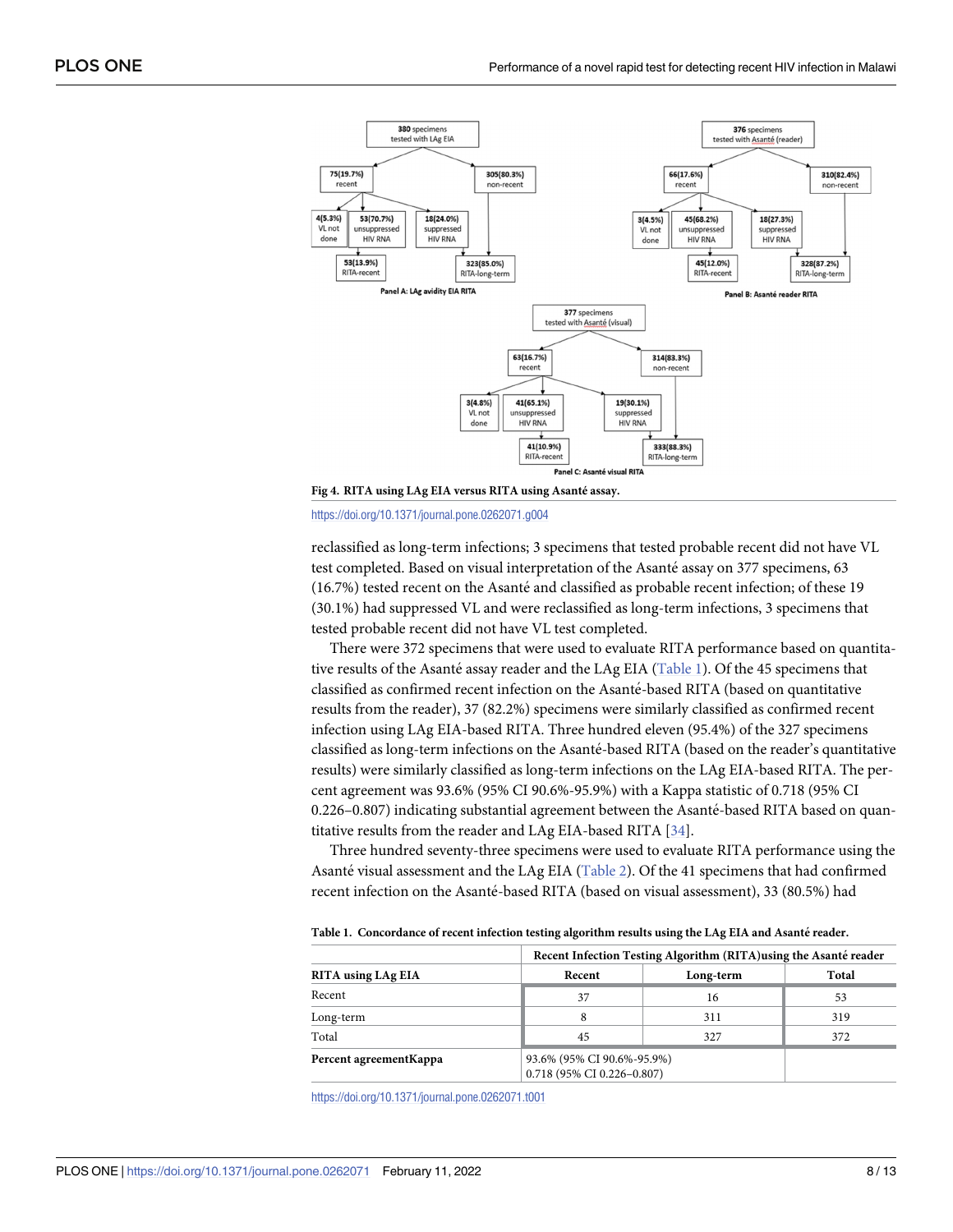|                            | Recent Infection Testing Algorithm (RITA) using Asanté visual<br>inspection |                            |       |  |
|----------------------------|-----------------------------------------------------------------------------|----------------------------|-------|--|
| RITA using LAg EIA         | Recent                                                                      | Long-term                  | Total |  |
| Recent                     | 33                                                                          | 20                         | 53    |  |
| Long-term                  | 8                                                                           | 312                        | 320   |  |
| Total                      | 41                                                                          | 332                        | 373   |  |
| Percent agreement<br>Kappa | $0.667(0.160 - 0.763)$                                                      | 92.6% (95% CI 89.4%-95.0%) |       |  |

<span id="page-8-0"></span>**[Table](#page-7-0) 2. Concordance of recent infection testing algorithm results using the LAg EIA and Asante´ visual inspection.**

<https://doi.org/10.1371/journal.pone.0262071.t002>

confirmed recent infection on the LAg EIA-based RITA. Overall, 312 (94.0%) of the 332 specimens that had confirmed long-term infection on the Asanté-based RITA (based on visual assessment) had confirmed long-term infection on the LAg EIA-based RITA. This comparison yielded a percent agreement of 92.6% (95% CI 89.4%-95.0%) and a Kappa statistic of 0.667  $(0.16-0.763)$ , indicating substantial agreement between the visually assessed Asanté assay RITA and Lag EIA RITA [[34](#page-12-0)].

#### **Discussion**

Our study is the first field laboratory evaluation of a RTRI in sub-Saharan Africa and showed the feasibility of using an RTRI in the laboratory among specimens collected from routine clinical services to detect recent HIV infection among AGYW newly diagnosed with HIV. The Asanté assay had high test sensitivity for detecting HIV antibodies (positive V line) among participants with confirmed HIV infection using the Malawi rapid HIV testing algorithm when conducted in a well-controlled laboratory setting. The Asanté assay achieved a test sensitivity similar to that observed by Parekh et al. in an evaluation of the Asanté assay compared against EIA plus Western blot testing on a large, well-characterized, world-wide specimen panel, conducted in a United States-based laboratory  $[23]$  $[23]$  $[23]$ . The Asanté assay also meets the sensitivity threshold for World Health Organization (WHO) prequalified HIV serology diagnostics  $[23,35-37]$  $[23,35-37]$ . Using the Asanté assay reader, performance for positive verification was slightly lower because one specimen had a V line intensity unit of 2.64 and fell just below reader threshold for positive verification, though the specimen was verified as HIV-positive on visual interpretation of the test strip. Comparatively, the Determine<sup>TM</sup> HIV1/2 Ag/Ab Combo Rapid Test had been shown in prior studies to have a sensitivity of 94% among HIV-positive pregnant women [[36](#page-12-0)] and 99% among HIV-1 United States seroconverters and HIV-2-infected individuals from Côte d'Ivoire [\[37\]](#page-12-0). Collectively, these results highlight the potential for the inclusion of the Asanté assay as part of the national HIV testing algorithms.

The Asanté assay was also highly correlated with the LAg EIA in the detection of recent HIV infection among clinical specimens from pregnant AGYW when conducted in a central laboratory in Malawi. Initially, the 376 specimens were tested in two separate central laboratories where the specimens were received. The overall Spearman's rho showed a lower correlation than was observed in the CDC in-house evaluation of the assay on a well-characterized panel of cross-sectional specimens [\[23\]](#page-11-0). In sub-analyses separated by laboratory, we observed a lower correlation in laboratory A than in laboratory B. These differential results between the two laboratories suggested an issue with the testing process as opposed to the test performance of the Asanté assay. To confirm this hypothesis, we retested the samples originally received in laboratory A in laboratory B and observed improved correlation between the two assays.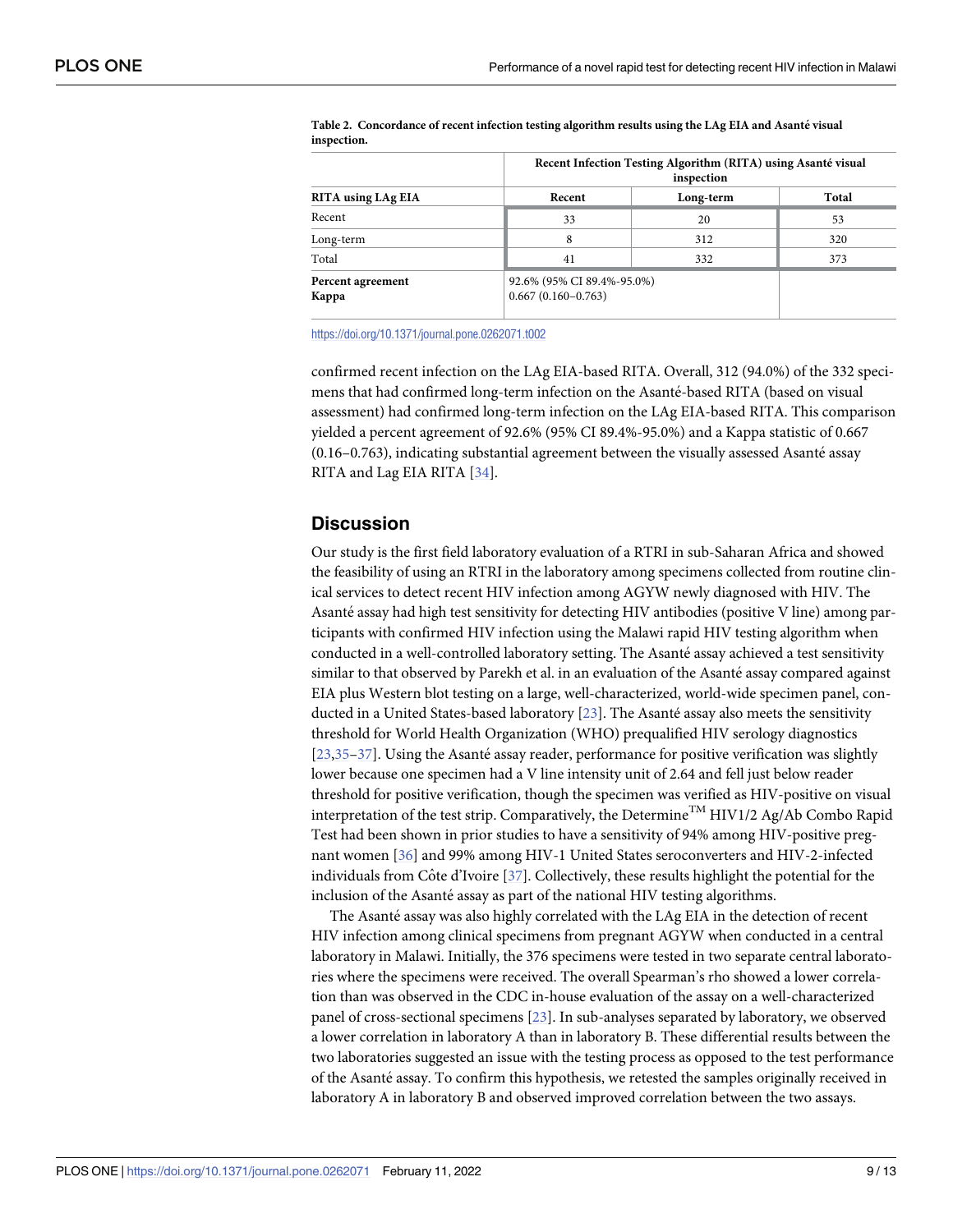<span id="page-9-0"></span>These results suggest challenges in quality assurance of testing quality in laboratory A and highlight the importance of high-quality training and re-training of laboratory technicians on how to conduct the Asanté assay and laboratory quality control (QC) methods, as well as systematic and frequent laboratory data monitoring as part of routine monitoring and evaluation programs.

When the Asanté assay was incorporated into a RITA and compared against the routinely used LAg EIA RITA, there was substantial agreement between the two RITAs, whether by reader or visual assessment of the Asanté assay results. Since there is often a turnaround time of a few weeks in receiving VL test results to confirm recency status, the Asanté assay results alone may be useful to rapidly inform follow up of probable recent infection and prompt investigation into suspected transmission networks and interventions to rapidly treat and prevent further transmission to contacts.

The results of this evaluation directly led to the establishment of the United States President's Emergency Plan for AIDS Relief (PEPFAR)'s surveillance and public health response initiative through "Tracking with recency assays to control the epidemic" (TRACE), which is being implemented in over 20 countries worldwide with plans of expanding to additional countries [[24](#page-11-0)]. Some countries have implemented the TRACE initiative at HTS sites with testing conducted by either HTS counselors or trained phlebotomists, while other countries have implemented the laboratory-based model where RTRI is performed at a laboratory hub. Testing at HTS sites by counselors or phlebotomists allows for rapid turn-around of results for action; however, this approach makes incorporating other tests that have longer turnaround times, such as VL, to confirm recent infection a challenge, and efforts should be made to include other routinely-collected information in patient charts, such as previous HIV diagnosis or ART use, prior to acting on probable recent infection results. In addition, staff at the HTS sites would require improved, more frequent training and site-level monitoring to succeed at conducting RTRI in even less controlled environments as shown by results of this pilot [\[38\]](#page-12-0). Testing at a laboratory hub has the advantage of high-quality testing but would require strong sample referral networks (given the Asante assay must be done using whole blood or plasma), high-quality training and QC methods to ensure accurate results. Moreover, results would not be readily available for immediate programmatic intervention. Given the importance of high testing quality and QC methods on RTRI performance, laboratory hub testing model where testing is conducted by trained laboratory staff could be considered in settings with large numbers of HTS sites where ensuring high-quality testing at all sites might be challenging. Early data from TRACE scale-up in various countries in sub-Saharan Africa should provide evidence on best testing models for ensuring high-quality data from routine recency testing.

Our results are comparable to the results from the evaluation of the assay on a well-characterized specimen panel from around the world [\[23\]](#page-11-0). A limitation is that the HIV verification component of the Asanté assay was conducted in a study sample that was comprised of individuals who were infected with HIV; as such, we were unable to evaluate the specificity of the assay in identifying HIV-uninfected individuals. Nevertheless, the high sensitivity observed was similar to assays used in current rapid HIV testing algorithms in PEPFAR-supported countries and meets the WHO prequalification threshold for HIV diagnostic tests [[35–37\]](#page-12-0). Thus, the assay has the potential to provide both HIV diagnosis and determination of the recency of HIV infection, if incorporated into national testing algorithms.

Our study has demonstrated the feasibility of integrating RTRI into routine HIV services using a central laboratory testing model and established a framework for establishing recent HIV infection surveillance in Malawi. We have also shown the real-world performance of the Asanté assay and its utility in the rapid detection of recent HIV infections, which may help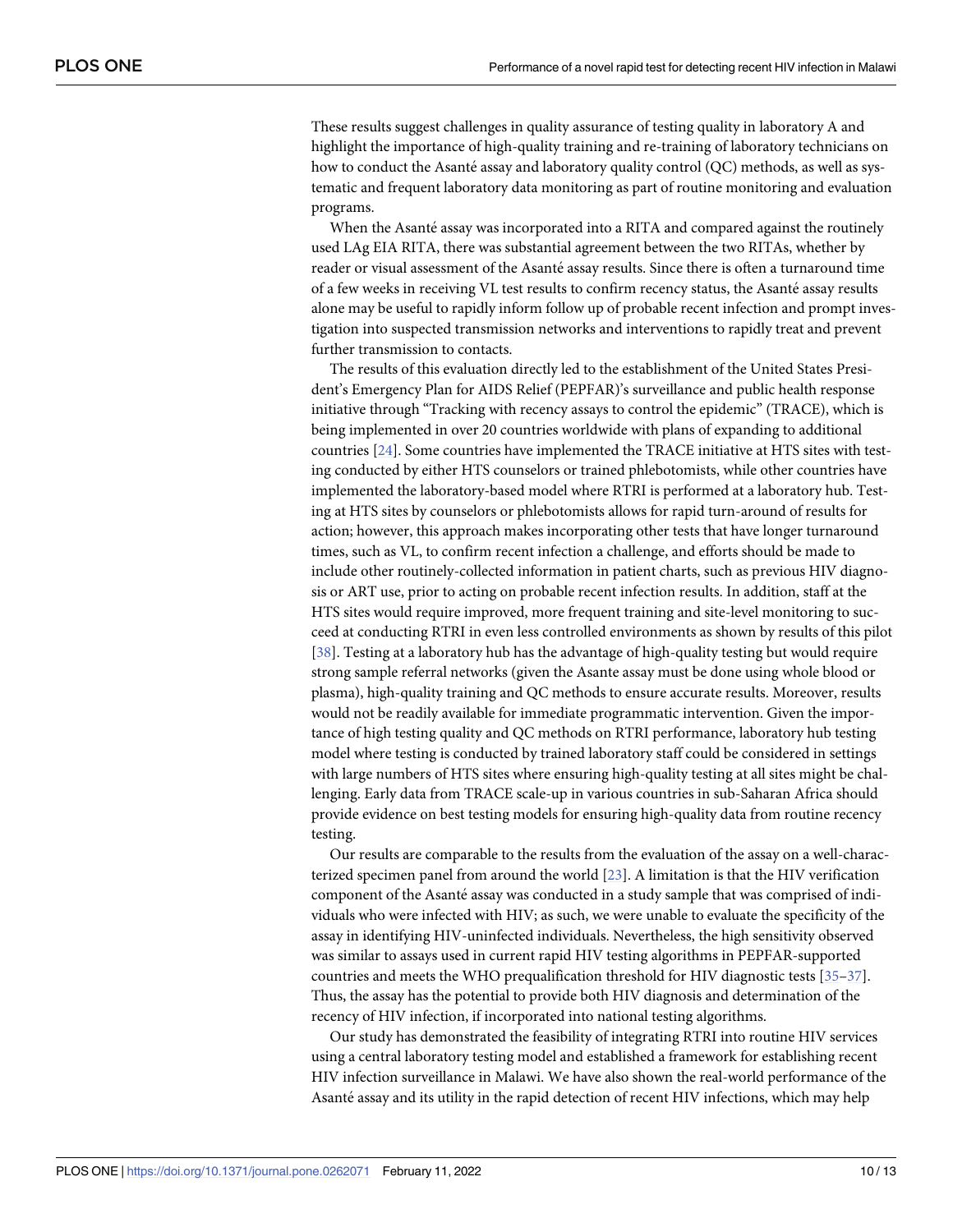<span id="page-10-0"></span>identify areas with high HIV transmissions to inform effective prevention interventions to achieve HIV epidemic control.

#### **Acknowledgments**

The authors are grateful to the Machinga District Hospital Laboratory Manager Dorothy Moyo and Queen Elizabeth Central Hospital Laboratory Manager Joseph Bitilinyu-Bangoh for their support in processing participants' specimens for recency testing, and to the Malawi Recency Study participants and staff.

# **Author Contributions**

- **Conceptualization:** Elfriede A. Agyemang, Andrea A. Kim, Andrew F. Auld, George W. Rutherford, Bharat S. Parekh.
- **Formal analysis:** Kathryn Curran, Susie Welty.
- **Funding acquisition:** Andrea A. Kim, Evelyn Kim, Andrew F. Auld, Bharat S. Parekh.
- **Investigation:** Elfriede A. Agyemang, Danielle Payne, Andrew D. Maher, Kathryn Curran, Evelyn Kim, Andrew F. Auld, George W. Rutherford, Bharat S. Parekh.
- **Methodology:** Elfriede A. Agyemang, Andrea A. Kim, Trudy Dobbs, Innocent Zungu, Evelyn Kim, Bharat S. Parekh.
- **Project administration:** Elfriede A. Agyemang, Innocent Zungu, Danielle Payne, Andrew D. Maher, Kathryn Curran, Hastings Kwalira, Henry Limula, Susie Welty.
- **Resources:** Elfriede A. Agyemang, Andrea A. Kim, Danielle Payne, Andrew D. Maher, Kathryn Curran, Evelyn Kim, Hastings Kwalira, Henry Limula, Amitabh Adhikari, James Kandulu, Rose Nyirenda, Bharat S. Parekh.
- **Software:** Amitabh Adhikari.
- **Supervision:** Elfriede A. Agyemang, Andrea A. Kim, Trudy Dobbs, Innocent Zungu, Danielle Payne, Andrew D. Maher, Kathryn Curran, Evelyn Kim, Hastings Kwalira, Henry Limula, Bharat S. Parekh.
- **Validation:** Elfriede A. Agyemang, Danielle Payne, Andrew D. Maher, Kathryn Curran, Susie Welty, Bharat S. Parekh.

**Visualization:** Elfriede A. Agyemang.

**Writing – original draft:** Elfriede A. Agyemang.

**Writing – review & editing:** Elfriede A. Agyemang, Andrea A. Kim, Trudy Dobbs, Danielle Payne, Andrew D. Maher, Kathryn Curran, Evelyn Kim, Hastings Kwalira, Henry Limula, Amitabh Adhikari, Susie Welty, James Kandulu, Rose Nyirenda, Andrew F. Auld, George W. Rutherford, Bharat S. Parekh.

#### **References**

- **[1](#page-1-0).** UNAIDS. 90-90-90 An ambitious treatment target to help end the AIDS epidemic. Joint United Nations Programme on HIV/AIDS (UNAIDS). 2014;UNAIDS / JC2684 (English original, October 2014). [https://](https://doi.org/10.1152/ajplegacy.1975.229.3.570) [doi.org/10.1152/ajplegacy.1975.229.3.570](https://doi.org/10.1152/ajplegacy.1975.229.3.570) PMID: [2014](http://www.ncbi.nlm.nih.gov/pubmed/2014)
- **[2](#page-1-0).** UNAIDS. Fast-Track: Ending the AIDS epidemic by 2030. 2014.
- **[3](#page-1-0).** Kenya HIV Prevention Revolution Road Map: Count Down to 2030. Ministry of Health, Nairobi, Kenya; June 2014. 2014.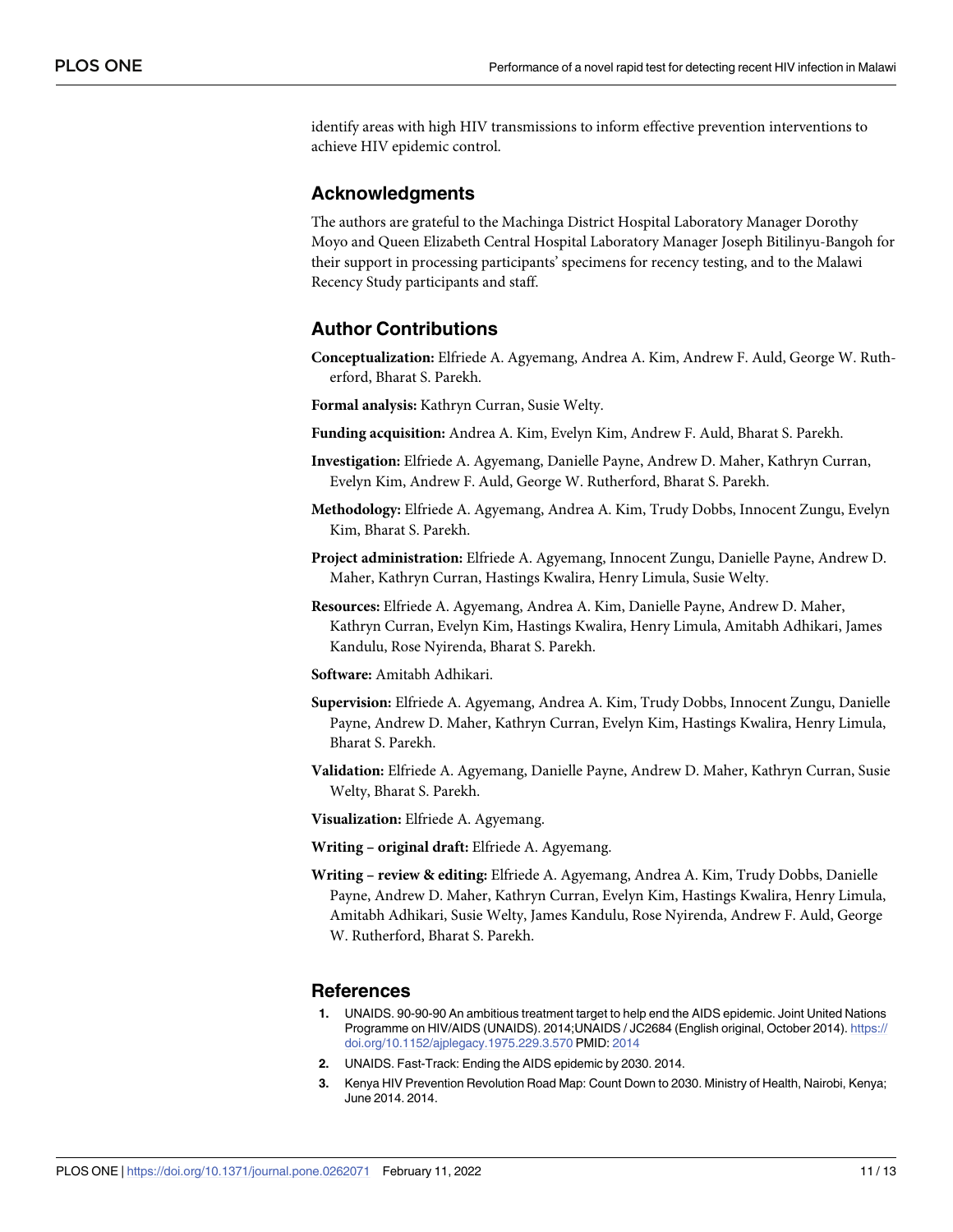- <span id="page-11-0"></span>**4.** Thailand Ending AIDS. Reporting Period: Fiscal Year of 2014. Thailand AIDS Response Progress Report. 2015.
- **[5](#page-1-0).** National AIDS Commission, Malawi. 2015–2020 National Strategic Plan for HIV and AIDS. 2014.
- **[6](#page-1-0).** UNAIDS. Global HIV & AIDS statistics—2019 fact sheet.
- **[7](#page-1-0).** UNAIDS. 2018 Global HIV Statistics. Fact Sheet—Global AIDS Update. 2019.
- **[8](#page-1-0).** UNAIDS. Data 2018 reference. 2018.
- **[9](#page-1-0).** McGillen JB, Anderson SJ, Dybul MR, Hallett TB. Optimum resource allocation to reduce HIV incidence across sub-Saharan Africa: a mathematical modelling study. Lancet HIV. 2016; 3(9):e441–e8. [https://](https://doi.org/10.1016/S2352-3018%2816%2930051-0) [doi.org/10.1016/S2352-3018\(16\)30051-0](https://doi.org/10.1016/S2352-3018%2816%2930051-0) PMID: [27562745](http://www.ncbi.nlm.nih.gov/pubmed/27562745)
- **[10](#page-1-0).** Wilson D, Halperin DT. "Know your epidemic, know your response": a useful approach, if we get it right. Lancet. 2008; 372(9637):423–6. [https://doi.org/10.1016/S0140-6736\(08\)60883-1](https://doi.org/10.1016/S0140-6736%2808%2960883-1) PMID: [18687462](http://www.ncbi.nlm.nih.gov/pubmed/18687462)
- **[11](#page-1-0).** Mermin J, Musinguzi J, Opio A, Kirungi W, Ekwaru JP, Hladik W, et al. Risk factors for recent HIV infection in Uganda. Jama. 2008; 300(5):540–9. <https://doi.org/10.1001/jama.300.5.540> PMID: [18677026](http://www.ncbi.nlm.nih.gov/pubmed/18677026)
- **12.** Brookmeyer R, Quinn TC. Estimation of current human immunodeficiency virus incidence rates from a cross-sectional survey using early diagnostic tests. American journal of epidemiology. 1995; 141 (2):166–72. <https://doi.org/10.1093/oxfordjournals.aje.a117404> PMID: [7817972](http://www.ncbi.nlm.nih.gov/pubmed/7817972)
- **[13](#page-1-0).** Janssen RS, Satten GA, Stramer SL, Rawal BD, O'Brien TR, Weiblen BJ, et al. New testing strategy to detect early HIV-1 infection for use in incidence estimates and for clinical and prevention purposes. Jama. 1998; 280(1):42–8. <https://doi.org/10.1001/jama.280.1.42> PMID: [9660362](http://www.ncbi.nlm.nih.gov/pubmed/9660362)
- **[14](#page-1-0).** When and how to use assays for recent infection to estimate HIV incidence at a population level. UNAIDS/WHO Working Group on Global HIV/AIDS and STI Surveillance, 2011.
- **[15](#page-1-0).** Kassanjee R, Pilcher CD, Busch MP, Murphy G, Facente SN, Keating SM, et al. Viral load criteria and threshold optimization to improve HIV incidence assay characteristics. Aids. 2016; 30(15):2361–71. <https://doi.org/10.1097/QAD.0000000000001209> PMID: [27454561](http://www.ncbi.nlm.nih.gov/pubmed/27454561)
- **[16](#page-1-0).** Duong YT, Dobbs T, Mavengere Y, Manjengwa J, Rottinghaus E, Saito S, et al. Field Validation of Limiting-Antigen Avidity Enzyme Immunoassay to Estimate HIV-1 Incidence in Cross-Sectional Survey in Swaziland. AIDS Res Hum Retroviruses. 2019; 35(10):896–905. [https://doi.org/10.1089/AID.2018.](https://doi.org/10.1089/AID.2018.0284) [0284](https://doi.org/10.1089/AID.2018.0284) PMID: [31204867](http://www.ncbi.nlm.nih.gov/pubmed/31204867)
- **[17](#page-1-0).** Aghaizu A, Murphy G, Tosswill J, DeAngelis D, Charlett A, Gill ON, et al. Recent infection testing algorithm (RITA) applied to new HIV diagnoses in England, Wales and Northern Ireland, 2009 to 2011. Euro surveillance: bulletin Europeen sur les maladies transmissibles = European communicable disease bulletin. 2014; 19(2). <https://doi.org/10.2807/1560-7917.es2014.19.2.20673> PMID: [24457006](http://www.ncbi.nlm.nih.gov/pubmed/24457006)
- **[18](#page-1-0).** Garrett N, Lattimore S, Gilbart V, Aghaizu A, Mensah G, Tosswill J, et al. The Recent Infection Testing Algorithm (RITA) in clinical practice: a survey of HIV clinicians in England and Northern Ireland. HIV Med. 2012; 13(7):444–7. <https://doi.org/10.1111/j.1468-1293.2012.00990.x> PMID: [22413890](http://www.ncbi.nlm.nih.gov/pubmed/22413890)
- **[19](#page-1-0).** Kassanjee R, Pilcher CD, Keating SM, Facente SN, McKinney E, Price MA, et al. Independent assessment of candidate HIV incidence assays on specimens in the CEPHIA repository. AIDS. 2014; 28 (16):2439–49. <https://doi.org/10.1097/QAD.0000000000000429> PMID: [25144218](http://www.ncbi.nlm.nih.gov/pubmed/25144218)
- **[20](#page-2-0).** Measurement and Surveillance of HIV Epidemics (MeSH) Consortium. The feasibility and utility of HIV recent infection testing in a range of routine service-provision contexts. July 2019.
- **[21](#page-2-0).** Granade TC, Nguyen S, Kuehl DS, Parekh BS. Development of a novel rapid HIV test for simultaneous detection of recent or long-term HIV type 1 infection using a single testing device. AIDS Res Hum Retroviruses. 2013; 29(1):61–7. <https://doi.org/10.1089/aid.2012.0121> PMID: [23281586](http://www.ncbi.nlm.nih.gov/pubmed/23281586)
- **[22](#page-2-0).** Smith PR, Placentini S.C., Jackson M.N., Mink R.W. Characterization of a rapid HIV-1 incidence assay based on a CDC-developed multisubtype antigen in a commercial HIV lateral flow assay format. 2014 AIDS Conference 2014 AIDS Conference, Durban, South Africa; ABSTRACT WEPE105. 2014.
- **[23](#page-9-0).** Parekh B, Detorio M., Shanmugam V., Yufenyuy E., Dobbs T., Kim A. Performance evaluation of Asante™ Rapid Recency Assay for HIV diagnosis and detection of recent infection: potential for surveillance and prevention. IAS 2017 9th IAS Conference on HIV Science Paris, France; Abstract TUPEC0849. 2017.
- **[24](#page-2-0).** Kim AA, Behel S, Northbrook S, Parekh BS. Tracking with recency assays to control the epidemic: realtime HIV surveillance and public health response. Aids. 2019; 33(9): 1527-9. [https://doi.org/10.1097/](https://doi.org/10.1097/QAD.0000000000002239) [QAD.0000000000002239](https://doi.org/10.1097/QAD.0000000000002239) PMID: [31021850](http://www.ncbi.nlm.nih.gov/pubmed/31021850)
- **[25](#page-2-0).** PEPFAR Solutions Platform. Surveillance of Recent HIV Infections: Using Point-of-Care Recency Tests to Rapidly Detect and Respond to Recent Infections.
- **[26](#page-3-0).** Ministry of Health Malawi. Malawi Population-based HIV Impact Assessment (MPHIA) 2015–16: First Report. Lilongwe, Ministry of Health. November 2017.
- **[27](#page-3-0).** *©*2016 Ministry of Health, Malawi. Malawi HIV Testing Services Guidelines.